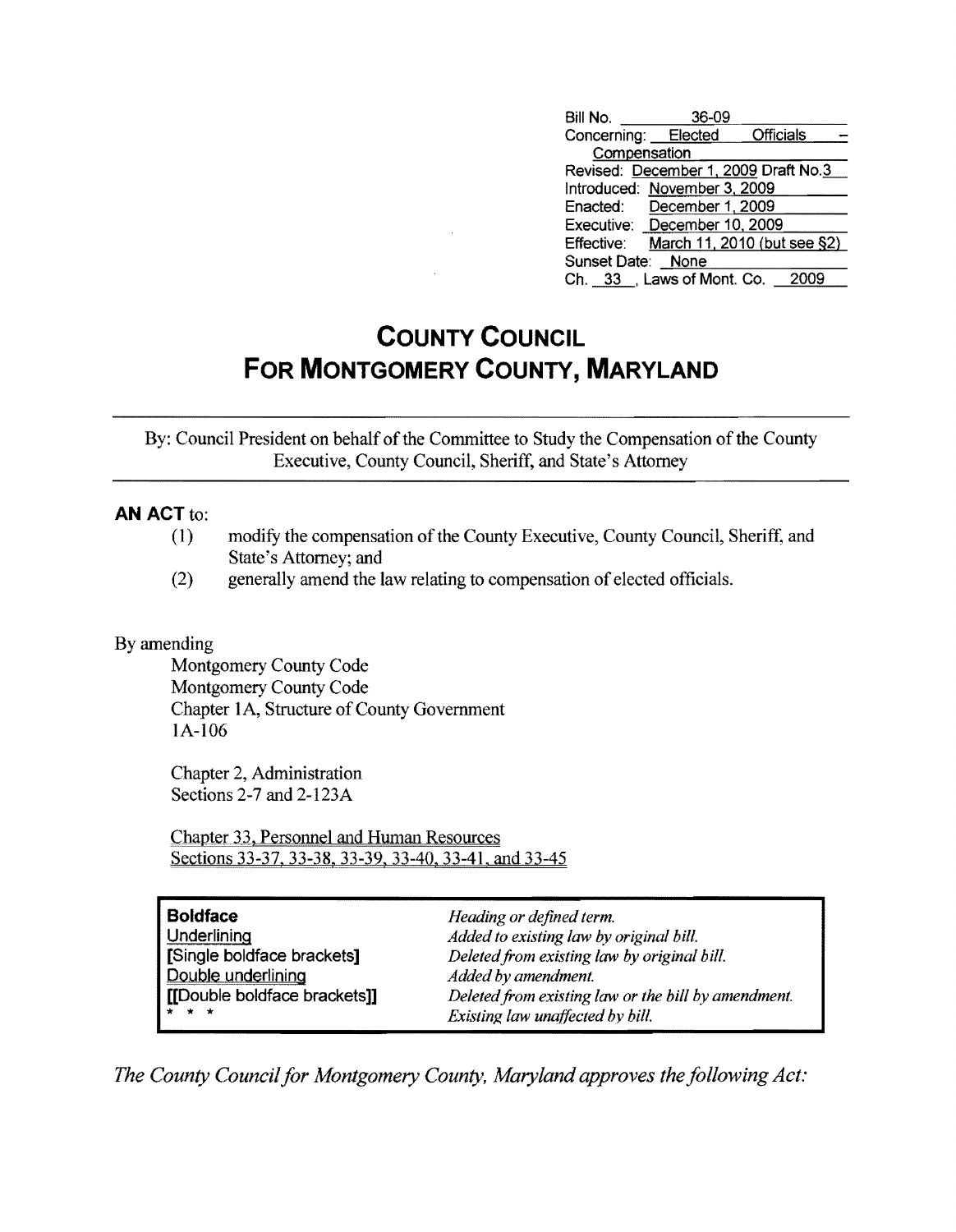| 1                       |     |                                                                       |                               | Sec. 1. Sections 1A-106, 2-7, and 2-123A are amended as follows: |  |  |
|-------------------------|-----|-----------------------------------------------------------------------|-------------------------------|------------------------------------------------------------------|--|--|
| $\overline{2}$          |     |                                                                       |                               | 1A-106. Salaries of the County Executive and Councilmembers.     |  |  |
| $\overline{\mathbf{3}}$ | (a) | Salary of County Executive. Except as provided in subsection (c), the |                               |                                                                  |  |  |
| $\overline{\mathbf{4}}$ |     | County Executive must receive an annual salary of:                    |                               |                                                                  |  |  |
| 5                       |     | (1)                                                                   |                               | [\$163,000 beginning on December 4, 2006;                        |  |  |
| 6                       |     | (2)                                                                   |                               | \$167,000 beginning on December 3, 2007;                         |  |  |
| 7                       |     | (3)                                                                   |                               | \$171,000 beginning on December 1, 2008; and                     |  |  |
| 8                       |     | (4)]                                                                  |                               | \$175,000 beginning on December 7, 2009; and                     |  |  |
| 9                       |     | (2)                                                                   |                               | \$180,250 beginning on December 3, 2012.                         |  |  |
| 10                      | (b) |                                                                       |                               | Salary of Councilmembers.                                        |  |  |
| 11                      |     | (1)                                                                   |                               | Except as provided in paragraph $(2)$ and subsection $(c)$ , a   |  |  |
| 12                      |     |                                                                       |                               | Councilmember must receive an annual salary of:                  |  |  |
| 13                      |     |                                                                       | (A)                           | [\$84,721 beginning on December 4, 2006; and                     |  |  |
| 14                      |     |                                                                       | (B)                           | \$89,721 beginning on December 3, 2007]                          |  |  |
| 15                      |     |                                                                       |                               | [[\$94,595]] \$94,351 beginning on December 6, 2009;             |  |  |
| 16                      |     |                                                                       | (B)                           | [[\$99,325]] \$99,069 beginning on December 5, 2011; and         |  |  |
| 17                      |     |                                                                       | $\left( \underline{C}\right)$ | [[\$104,291]] \$104,022 beginning on December 3, 2012.           |  |  |
| 18                      |     | (2)                                                                   |                               | The Council President must receive an additional amount equal    |  |  |
| 19                      |     |                                                                       |                               | to 10% of the salary of other Councilmembers.                    |  |  |
| 20                      | (c) |                                                                       |                               | Annual adjustments.                                              |  |  |
| 21                      |     | (1)                                                                   |                               | Beginning on [December 1, 2008] December $2, 2013$ , the         |  |  |
| 22                      |     |                                                                       |                               | salaries of the Councilmembers must be increased [each year on   |  |  |
| 23                      |     |                                                                       |                               | the first Monday in December] by [[the lower of:                 |  |  |
| 24                      |     |                                                                       |                               | $(A)$ ] the annual average percentage increase, if any, in the   |  |  |
| 25                      |     |                                                                       |                               | Consumer Price Index for All Urban Consumers for the             |  |  |
| 26                      |     |                                                                       |                               | Washington-Baltimore Metropolitan Area,<br>or<br>any             |  |  |
| 27                      |     |                                                                       |                               | successor index, for the 12 months preceding [October]           |  |  |
| 28                      |     |                                                                       |                               | September 1 of that year <sup>[[</sup> ; <u>or</u> ]             |  |  |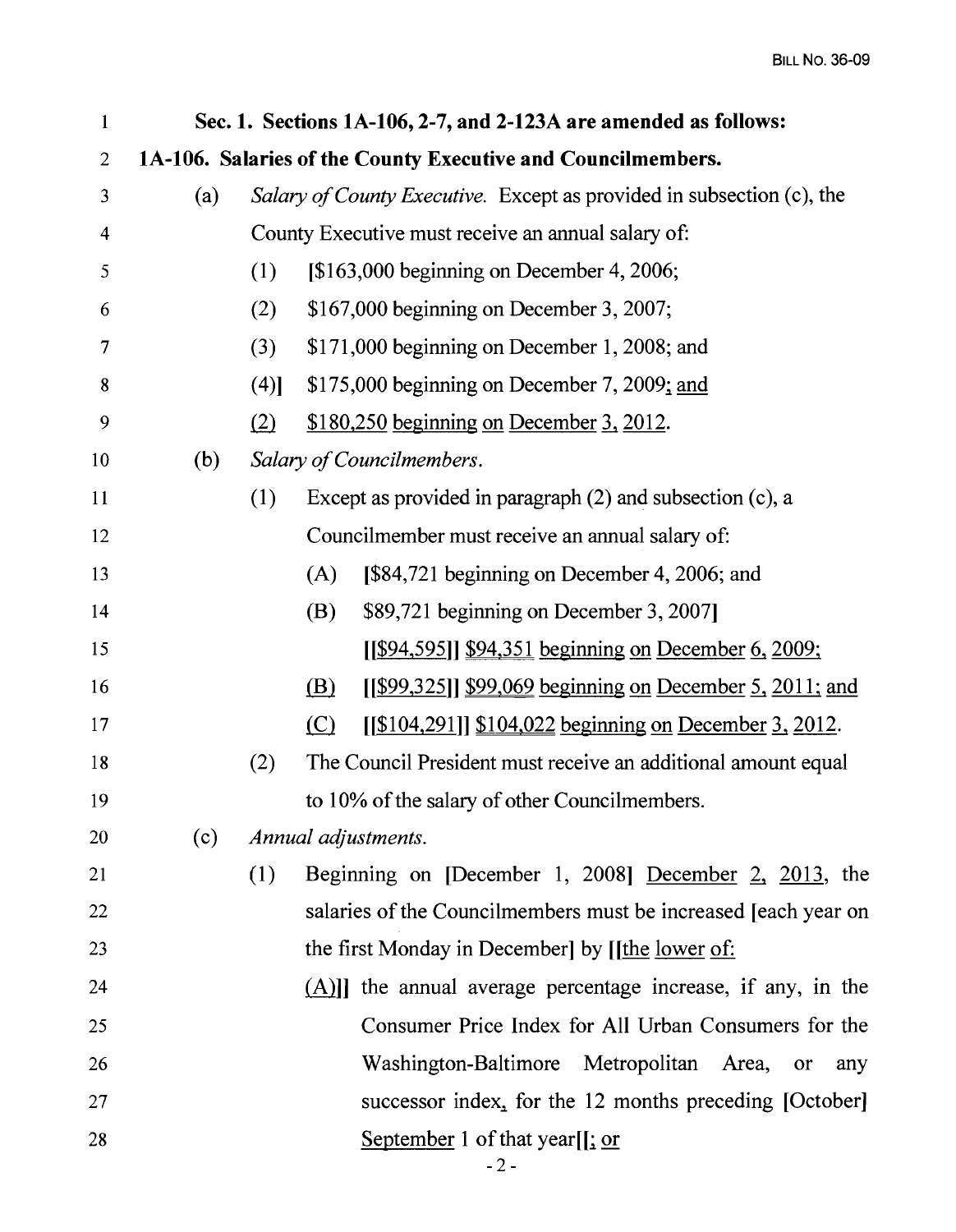| 29 |          |         | (B)                       | the amount of the general wage adjustment for members                       |                  |
|----|----------|---------|---------------------------|-----------------------------------------------------------------------------|------------------|
| 30 |          |         |                           | of the Service, Labor, and Trades and the Office,                           |                  |
| 31 |          |         |                           | Professional, and Technical bargaining units established                    |                  |
| 32 |          |         |                           | in Section $33-105$ for fiscal year $2014$ ].                               |                  |
| 33 |          | (2)     |                           | Beginning on [December 6, 2010] December $2$ , 2013, the salary             |                  |
| 34 |          |         |                           | of the County Executive must be increased Jeach year on the                 |                  |
| 35 |          |         |                           | first Monday in December by [ <i>[the lower of:</i>                         |                  |
| 36 |          |         |                           | $(A)$ ] the annual average percentage increase, if any, in the              |                  |
| 37 |          |         |                           | Consumer Price Index for All Urban Consumers for the                        |                  |
| 38 |          |         |                           | Washington-Baltimore Metropolitan Area,                                     | <b>or</b><br>any |
| 39 |          |         |                           | successor index, for the 12 months preceding [October]                      |                  |
| 40 |          |         |                           | September 1 of that year $\int$ : or                                        |                  |
| 41 |          |         | (B)                       | the amount of the general wage adjustment for members                       |                  |
| 42 |          |         |                           | of the Service, Labor, and Trades and the Office,                           |                  |
| 43 |          |         |                           | <u>Professional, and Technical bargaining units established</u>             |                  |
| 44 |          |         |                           | in Section $33-105$ for fiscal year $2014$ ].                               |                  |
| 45 |          |         |                           | $\ast$<br>*<br>×                                                            |                  |
| 46 |          |         |                           | 2-7. Location of Sheriff's office; compensation of Sheriff; required use of |                  |
| 47 | vehicle. |         |                           |                                                                             |                  |
| 48 |          |         |                           | *<br>$\ast$<br>$\ast$                                                       |                  |
| 49 | (b)      | Salary. |                           |                                                                             |                  |
| 50 |          | (1)     |                           | Except as provided in paragraph (2), beginning on [December                 |                  |
| 51 |          |         |                           | 4, 2006] December $6$ , 2010, the Sheriff must receive an annual            |                  |
| 52 |          |         |                           | salary of [\$125,000] \$154,000.                                            |                  |
| 53 |          | (2)     |                           | Beginning on [December 1, 2007] December 2, 2013, the                       |                  |
| 54 |          |         |                           | Sheriff's salary must be increased [each year on the annual                 |                  |
| 55 |          |         |                           | anniversary of the first day of the term of office by [[the lower           |                  |
| 56 |          |         | $\underline{\text{of}}$ : |                                                                             |                  |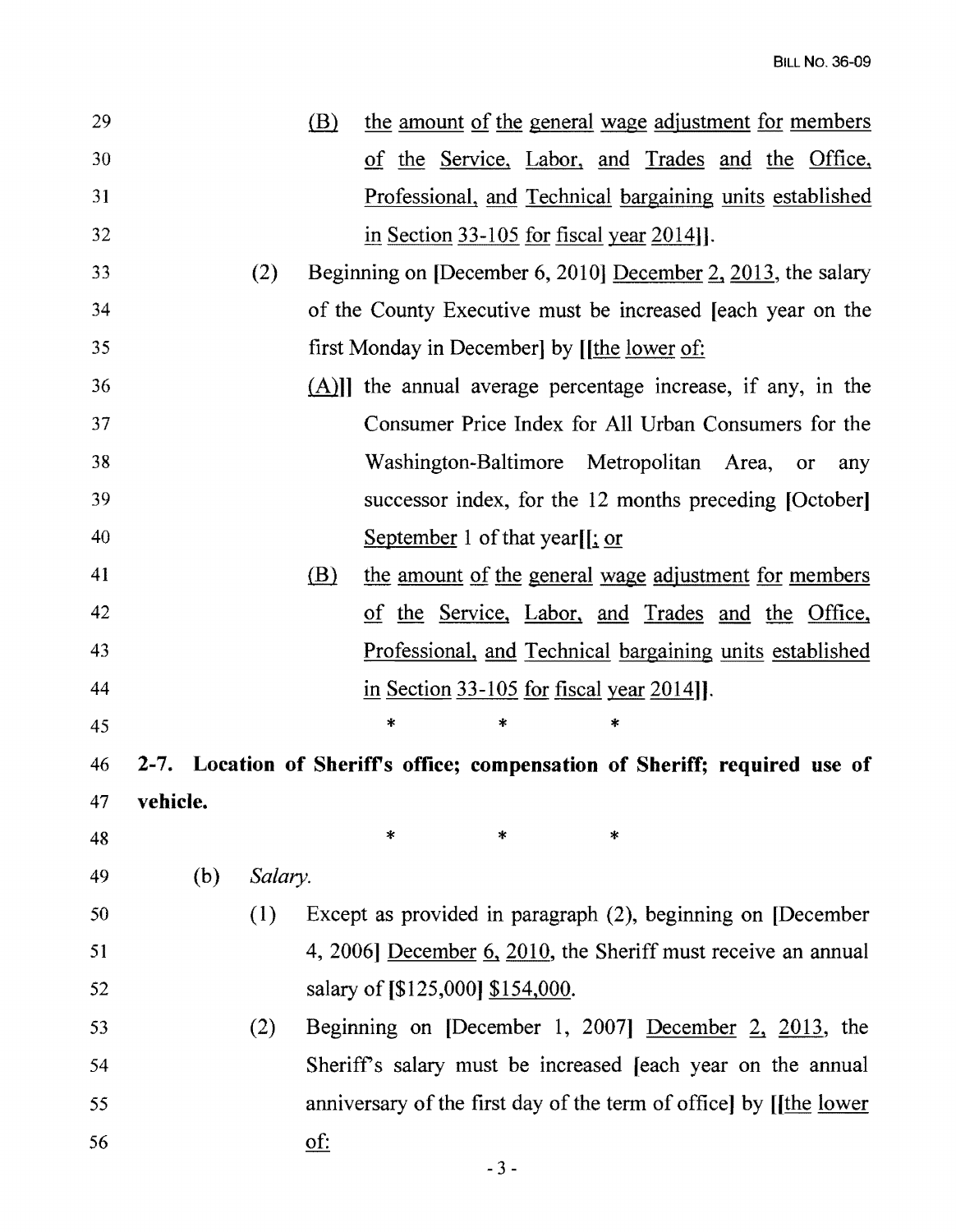| 57 |             |     | $(A)$ ] the annual average percentage increase, if any, in the            |
|----|-------------|-----|---------------------------------------------------------------------------|
| 58 |             |     | Consumer Price Index for All Urban Consumers for the                      |
| 59 |             |     | Washington-Baltimore Metropolitan Area,<br>or<br>any                      |
| 60 |             |     | successor index, for the 12 months preceding [October]                    |
| 61 |             |     | September 1 of that year[ $\frac{1}{2}$ or                                |
| 62 |             | (B) | the amount of the general wage adjustment for members                     |
| 63 |             |     | of the Police bargaining unit as defined in Section 33-76                 |
| 64 |             |     | for fiscal year $2014$ ].                                                 |
| 65 |             |     | $\ast$<br>$*$<br>*                                                        |
| 66 |             |     | 2-123A. Compensation of the State's Attorney.                             |
| 67 | (a)         |     | Except as provided in subsection (b), beginning on [January 1, 2007]      |
| 68 |             |     | January 3, 2011, the State's Attorney must receive an annual salary of    |
| 69 |             |     | $[$160,000]$ \$199,000.                                                   |
| 70 | (b)         |     | Beginning on [January 7, 2008] January $6, 2014$ , the salary of the      |
| 71 |             |     | State's Attorney must be adjusted annually [on the first Monday in        |
| 72 |             |     | January by [ <i>[the lower of:</i>                                        |
| 73 |             |     | $(1)$ ] the annual average percentage increase, if any, in the Consumer   |
| 74 |             |     | Price Index for All Urban Consumers for the Washington-                   |
| 75 |             |     | Baltimore Metropolitan Area, or any successor index, for the 12           |
| 76 |             |     | months preceding [October] September 1 of that year[[; or                 |
| 77 | (2)         |     | the amount of the general wage adjustment for members of the              |
| 78 |             |     | Service, Labor, and Trades and the Office, Professional, and              |
| 79 |             |     | Technical bargaining units established in Section 33-105 for              |
| 80 |             |     | $f_{\text{IScal}}$ year 2014]].                                           |
| 81 |             |     | Sec. 2. Sections 33-37, 33-38, 33-39, 33-40, 33-41, and 33-45 are amended |
| 82 | as follows: |     |                                                                           |
| 83 |             |     | 33-37. Membership requirements and membership groups.                     |
| 84 |             |     | ÷<br>$\star$<br>*                                                         |

 $-4-$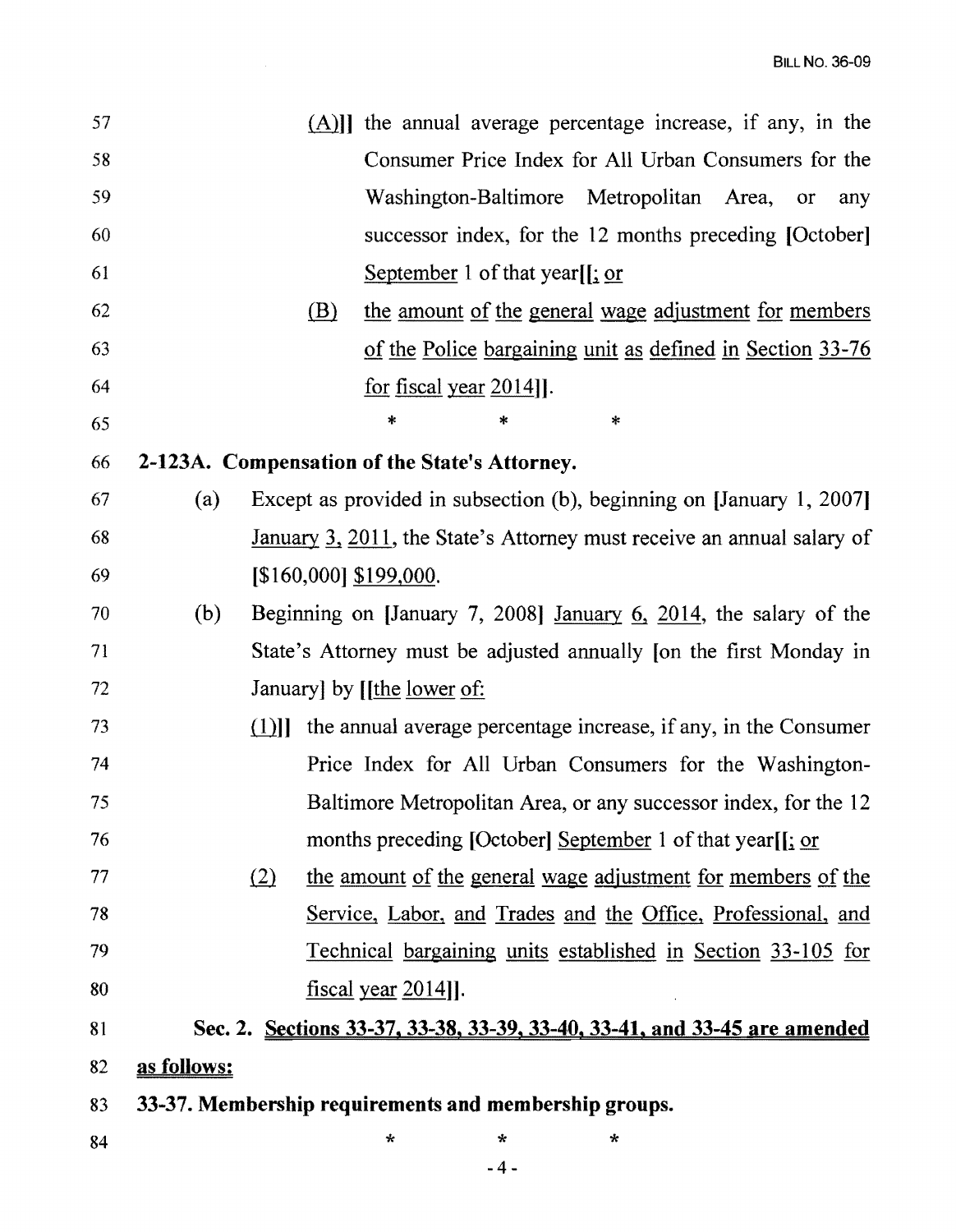| 85  | (e) |     | Retirement plans. |                                                         |   |        |                                                                            |
|-----|-----|-----|-------------------|---------------------------------------------------------|---|--------|----------------------------------------------------------------------------|
| 86  |     |     |                   | *                                                       | * | $\ast$ |                                                                            |
| 87  |     | (4) | (A)               |                                                         |   |        | Except as provided in subparagraphs $(B)$ , [[and]] $(C)$ , and            |
| 88  |     |     |                   |                                                         |   |        | Subsection $(k)(5)$ , any individual who becomes an elected                |
| 89  |     |     |                   |                                                         |   |        | official must become a member of the elected officials'                    |
| 90  |     |     |                   |                                                         |   |        | plan on the date the individual becomes an elected official.               |
| 91  |     |     |                   | *                                                       |   | ∗      |                                                                            |
| 92  | (k) |     |                   | Election to join the guaranteed retirement income plan. |   |        |                                                                            |
| 93  |     |     |                   | *                                                       | * | ∗      |                                                                            |
| 94  |     | (5) |                   |                                                         |   |        | An individual who is an elected official after December 6, 2010            |
| 95  |     |     |                   |                                                         |   |        | who participates in the elected officials' plan may make a one-            |
| 96  |     |     |                   |                                                         |   |        | time irrevocable decision to terminate participation in the elected        |
| 97  |     |     |                   |                                                         |   |        | officials' plan and participate in the guaranteed retirement               |
| 98  |     |     |                   |                                                         |   |        | income plan. An elected official must make this decision during            |
| 99  |     |     |                   |                                                         |   |        | the first 150 days after becoming an elected official. If an eligible      |
| 100 |     |     |                   |                                                         |   |        | elected official decides to participate, participation must begin on       |
| 101 |     |     |                   |                                                         |   |        | the first pay period after the elected official has been in office for     |
| 102 |     |     |                   |                                                         |   |        | 180 days. An elected official who decides to participate must              |
| 103 |     |     |                   |                                                         |   |        | have his or her elected officials' plan account balance transferred        |
| 104 |     |     |                   |                                                         |   |        | to the guaranteed retirement income plan. The amount                       |
| 105 |     |     |                   |                                                         |   |        | transferred into the guaranteed retirement income plan must                |
| 106 |     |     |                   |                                                         |   |        | become the participant's initial guaranteed retirement income              |
| 107 |     |     |                   |                                                         |   |        | plan account balance. An elected official who does not                     |
| 108 |     |     |                   |                                                         |   |        | participate in the guaranteed retirement income plan must                  |
| 109 |     |     |                   | continue to participate in the elected officials' plan. |   |        |                                                                            |
| 110 |     |     |                   |                                                         |   |        | 33-38. Normal retirement date, mandatory retirement date, early retirement |

111 **date, and trial retirement.**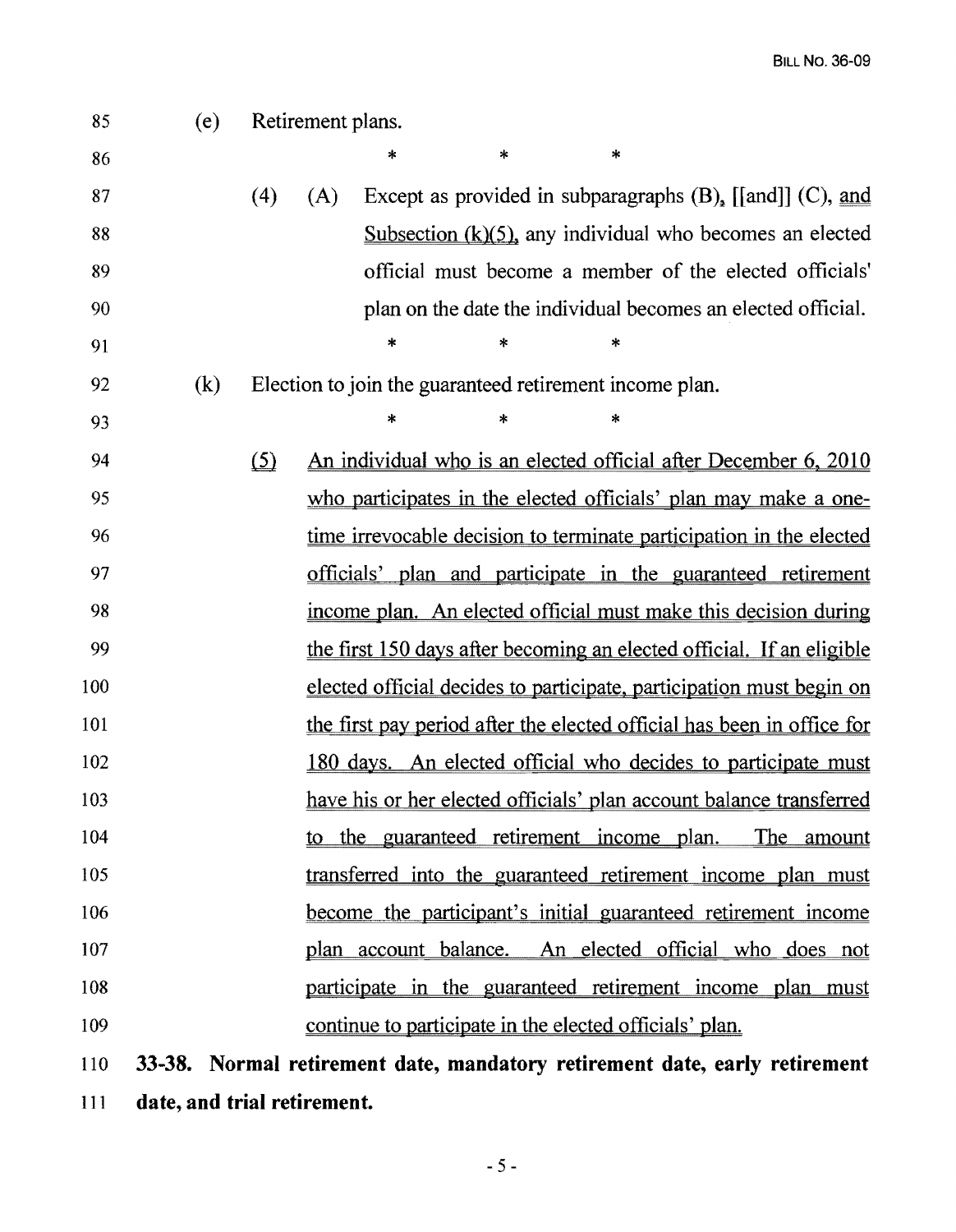112 (a) Normal retirement date. The normal retirement date is the first day of 113 the month elected by a member after the member meets the years of 114 service and age requirements for the applicable membership group. For 115 normal retirement:

 $116$  \* \* \*

- 117 (8) An elected officials' participant or an elected official who 118 **participates** in the guaranteed retirement income plan must have 119 at least the lesser of a full term of office or 4 years of credited 120 service and be at least age 62.
- 121 (9) A guaranteed retirement income plan participant, except an 122 **elected official, must be at least age 62 with 3 years of credited** 123 service.
- 125 **33-39. Member contributions and credited interest.**

 $124$  \* \* \*

126 (a) Member contributions. Each member of the retirement system must 127 contribute a portion of the member's regular earnings through regular 128 payroll deductions.

 $129$  \* \* \*

130 (3) Member Contributions to the Elected Officials' Plan. A member 131 of the Elected Officials' Plan must contribute [[3]] 4 percent. To 132 the extent allowed under Section 414(h)(2) of the Internal 133 Revenue Code, the County must "pick up" (as described in the 134 Internal Revenue Code) mandatory member contributions to the 135 Elected Officials' Plan.

 $136$  \* \* \*

137 **33-40. Employer contributions.** 

138  $*$  \* \* \*

 $-6-$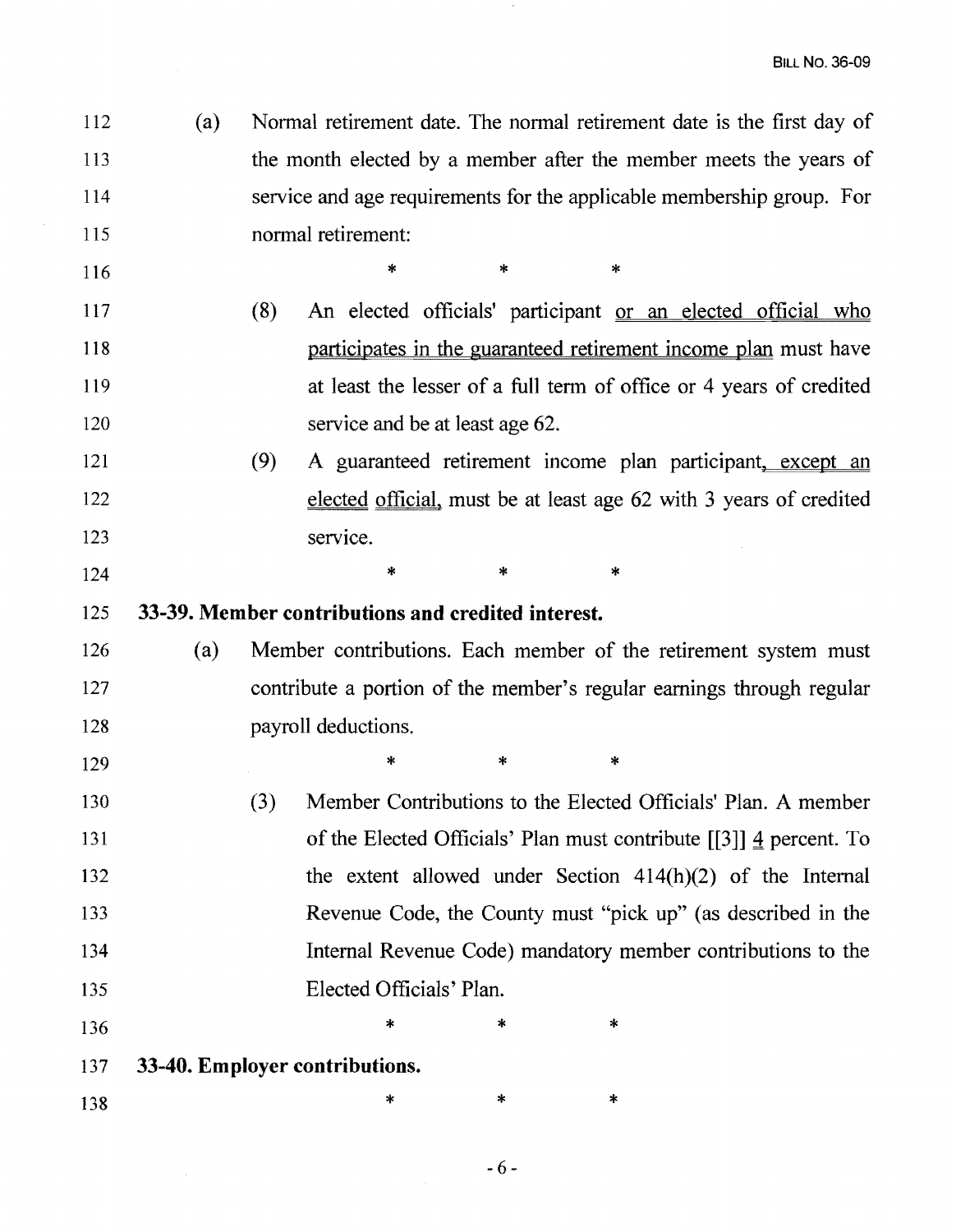| 139 | (d) | Elected officials' plan. Subsections $33-40(a)$ , (b), and (c) do not apply to    |
|-----|-----|-----------------------------------------------------------------------------------|
| 140 |     | the elected officials' plan. Instead, the following provisions apply:             |
| 141 |     | (1)<br>The County must contribute to the elected officials' plan in               |
| 142 |     | monthly installments, on behalf of each elected officials'                        |
| 143 |     | participant, an amount equal to $[[six (6)]]$ <u>&amp;</u> percent of the elected |
| 144 |     | officials' participants' regular earnings. The County's elected                   |
| 145 |     | officials' contributions are to be adjusted to take into account any              |
| 146 |     | forfeiture under subsection $33-40(d)(2)d$ . In determining the                   |
| 147 |     | amount of the County elected officials' contributions, only an                    |
| 148 |     | elected officials' participant's regular earnings earned while that               |
| 149 |     | elected officials' participant made required elected officials'                   |
| 150 |     | participant contributions are counted.                                            |
| 151 |     | *<br>*<br>*                                                                       |
| 152 |     | 33-41. Credited service.                                                          |
| 153 |     | *<br>$\ast$<br>$\ast$                                                             |
| 154 | (q) | For the guaranteed retirement income plan, subsections $(a)-(o)$ do not           |
| 155 |     | apply and credited service must be determined only under this                     |
| 156 |     | subsection.                                                                       |
| 157 |     | (1) Credited service includes the total County service the participant            |
| 158 |     | rendered under the guaranteed retirement income plan, the                         |
| 159 |     | retirement savings plan, the optional retirement plan, [[and]] the                |
| 160 |     | integrated plan, and the elected officials' plan. Each participant                |
| 161 |     | must receive one year of credited service for each year of County                 |

- 162 service while participating in one of the County's retirement 163 plans. Each year of County service ends on the anniversary of 164 the participant's date of participation.
- $165$  \* \* \*
- 166 **33-45. Vested benefits and withdrawal of contributions.**

 $-7-$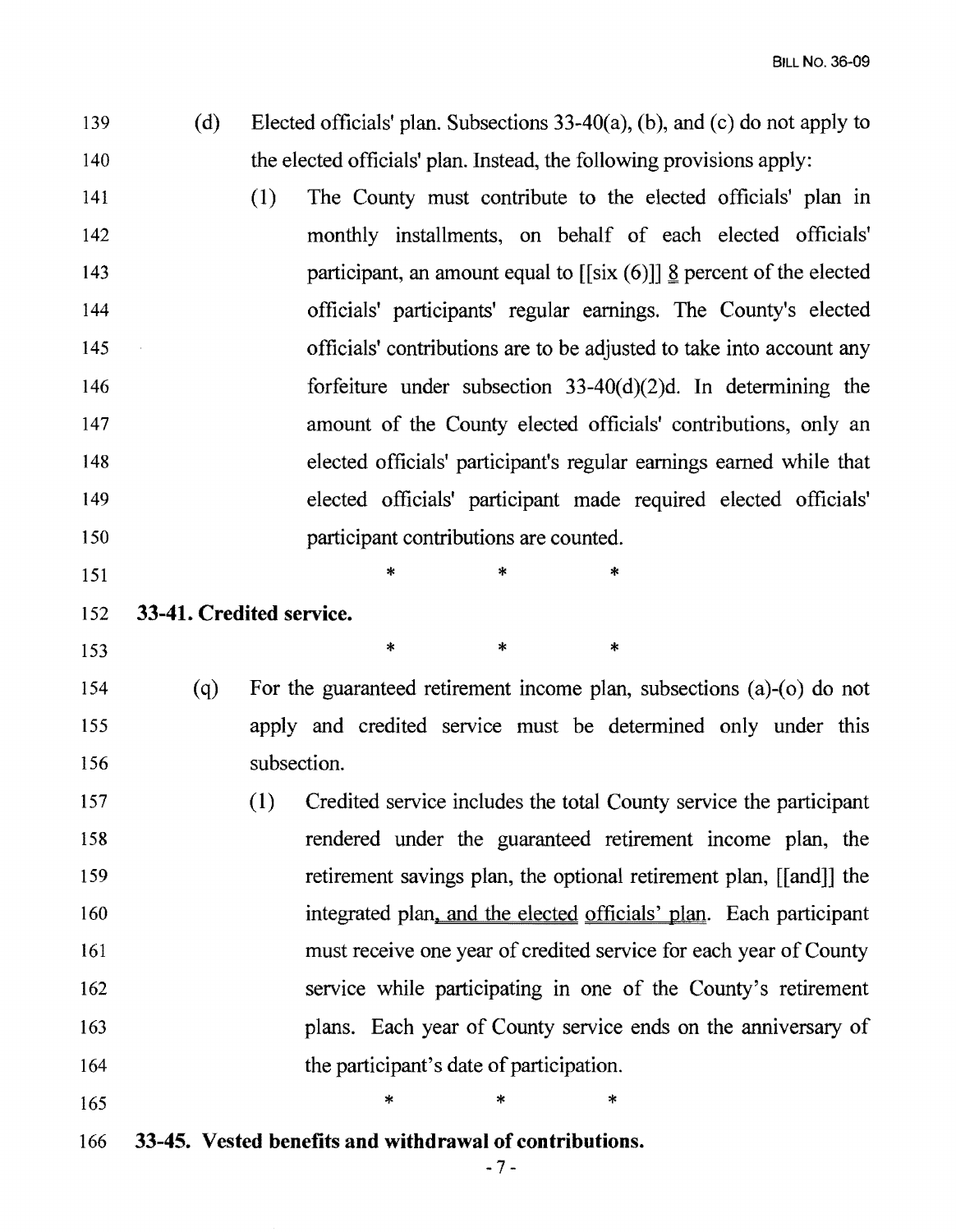- 167  $*$  \* \* \* 168 (c) *Vested benefits.*   $169$  \* \* \*
- 170 (8) Vesting for the guaranteed retirement income plan. A member, 171 except a member who is an elected official, has a 100% vested 172 interest in the member's County contribution credits and the 173 credited interest on the member's County contribution credits 174 **after the member attains 3 years of credited service.** A member 175 who is an elected official has a 100% vested interest in the 176 member's County contribution credits and the credited interest on 177 the member's County contribution credits after the member 178 attains the lesser of a full term of office or 4 years of credited 179 service. A member who is not 100% vested in accordance with 180 the preceding [[sentence]] two sentences must become 100% 181 vested in the member's County contribution credits and the 182 credited interest on the County contribution credits from the 183 effective date of a termination of the guaranteed retirement 184 income plan or upon death or disability. A member is disabled if 185 the member is unable to engage in any substantial gainful activity 186 by reason of any medically determinable physical or mental 187 impairment which can be expected to result in death or which has 188 lasted or can be expected to last for a continuous period of not 189 less than 12 months. A member who terminates employment 190 with the County and is not vested in any County contribution 191 credits or the credited interest on the County contribution credits 192 must forfeit the County contribution credits plus the credited 193 interest on the County contributions credits.
- 194 **\*** \* \* \*

 $-8-$